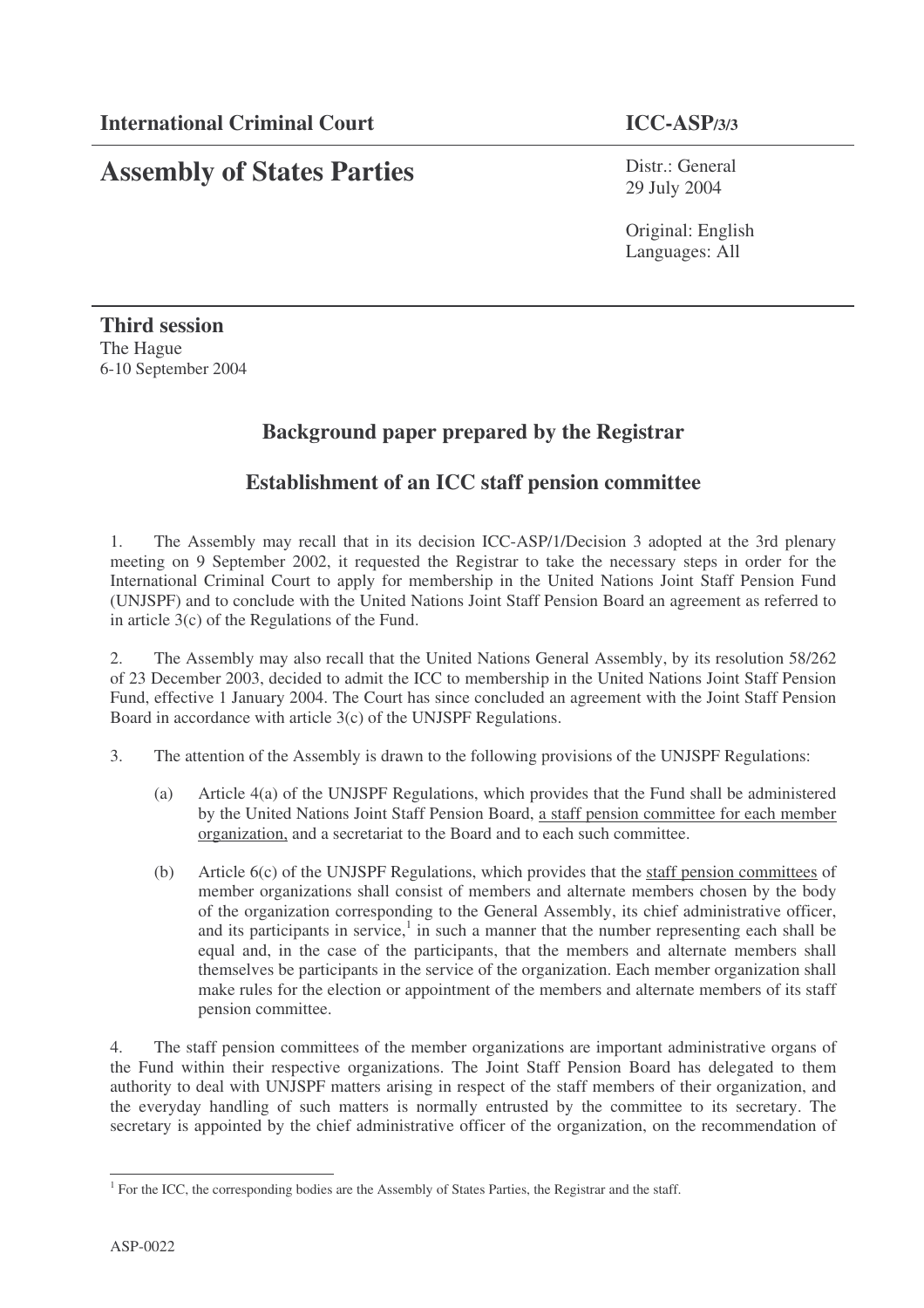the committee. In addition, the staff pension committees appoint, as provided for in the Regulations and Rules of the UNJSPF, the members of the Joint Staff Pension Board.

- 5. The responsibilities of the staff pension committees include:
	- (a) Participating through the representatives designated by them for this purpose in the regular and special sessions of the Joint Staff Pension Board and in the meetings of its subsidiary organs;
	- (b) Formulating proposed amendments to the Regulations and Rules of the Fund for consideration by the Joint Staff Pension Board and subsequent submission to the General Assembly of the United Nations, which is the sole legislating body on pension matters;
	- (c) Applying and where necessary interpreting the Pension Fund Regulations and Administrative Rules in respect of the staff and beneficiaries;
	- (d) Granting benefits under the Pension Fund Regulations to the participants and beneficiaries.

6. Further to the admission of the International Criminal Court to the United Nations Joint Staff Pension Fund, it has become necessary for the ICC to establish a staff pension committee. In accordance with the practice of other international organizations, the staff pension committee is established by the governing body (i.e. the ASP). It is therefore recommended that the ASP establishes an ICC staff pension committee, constituted as follows:

- (a) Two members and two alternate members elected by the Assembly of States Parties for a term of office of two years. <sup>2</sup> Given the importance of maintaining continuity on the ICC staff pension committee and on the United Nations Joint Staff Pension Board, as well as the complexity of the issues reviewed by the Pension Board, the Assembly may wish to follow the practice of a number of other organizations by designating representatives by name from States Parties. This will make it possible, should the Assembly so decide, to reappoint members and alternate members by name for a further term of office. Alternatively, the Assembly may choose to elect States Parties.
- (b) Two members and two alternate members appointed by the Registrar for a term of office of two years. Under article 6(c) of the UNJSPF Regulations, the appointments by the chief administrative officer are not restricted to participants in the Fund. It would seem desirable that in making the appointments, the Registrar should ensure that he appoints members of high moral integrity who possess the necessary expertise and knowledge in pension matters. This need is of particular significance given the complexity of an international pension system which has to contend with worldwide economic, financial and monetary problems that affect the United Nations system as a whole.
- (c) Two members and two alternate members, who shall be participants in the Fund and staff members of the ICC, elected by the staff members of the ICC who are participants in the Pension Fund for a term of office of two years, in accordance with the procedure to be established by the Registrar in consultation with the staff representative body.

7. The committee shall be served by a secretary who shall be appointed by the Registrar in accordance with article 8 of the UNJSPF Regulations. The committee shall elect its own chairman at its first regular session of each year, in accordance with rule C.3 of the Rules of Procedure of the Fund. The office of chairman shall be rotated among the three groups represented on the committee.

8. The committee shall establish its own rules of procedure subject to the provisions of the Regulations and Rules of the United Nations Joint Staff Pension Fund.

9. The Assembly is requested to consider and adopt the attached draft decision (annex I).

 $2<sup>2</sup>$  In the practice of other organizations the terms of office vary from two to four years.